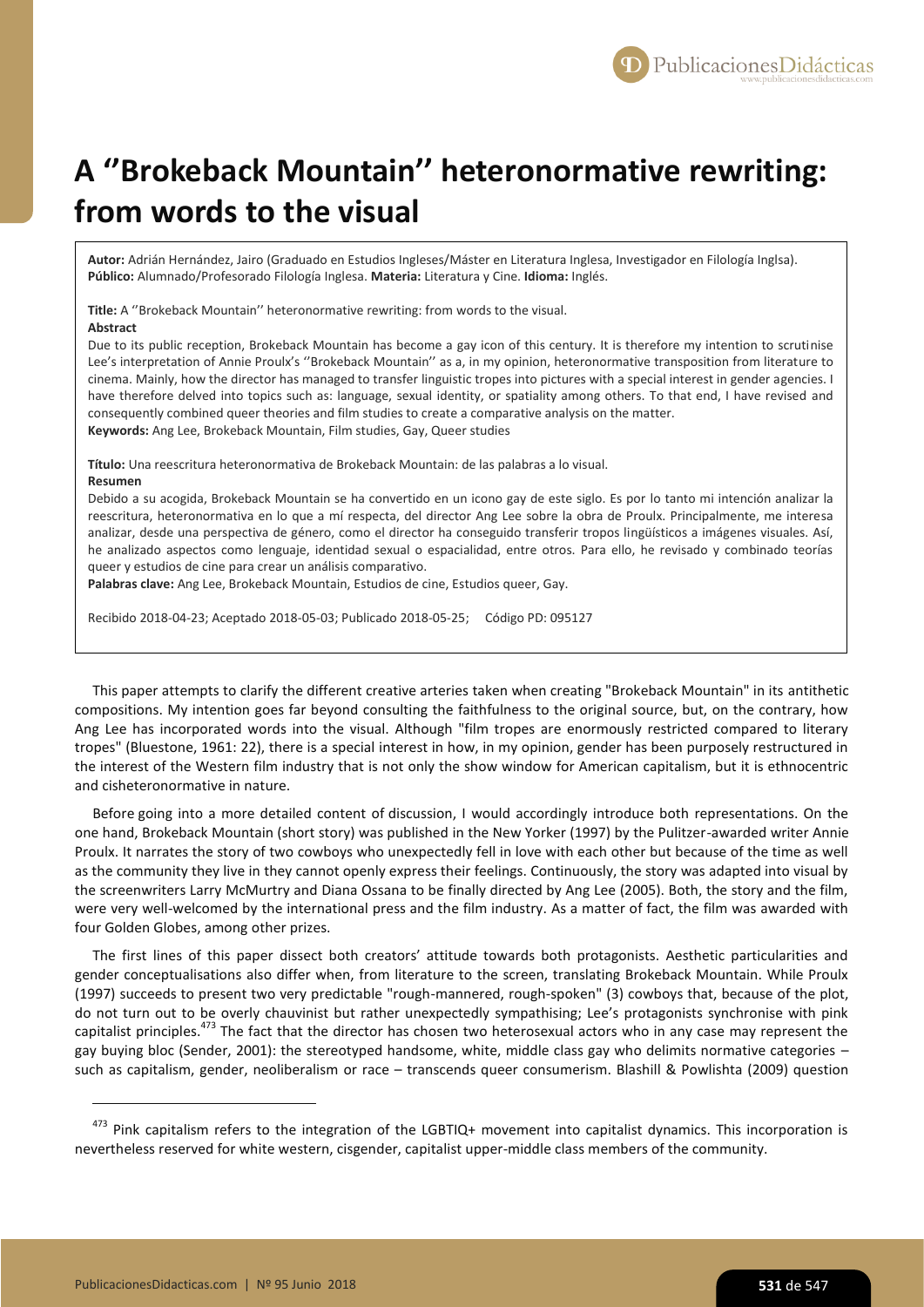gender roles while interpolating binary structures understood as masculine instrumental traits –autonomy, dominance and assertiveness— and feminine expressive traits, or empathy, nurturance and sensitivity. (784) In this spirit, Lee's estimation to both characters is vitiated by gender problematic systematisations. While Ennis is depicted as an instrumental *macho*, that is to say "a conformist who prefers to support God and country opposed to living as a rebel on the fringes of society." (Melen, 1978: 5) Jack is, following cisheteronormative canonical standards, pictured as the stereotyped "melodramatic heroine." (Osterweil, 2007: 38) Jack, in contrast with his masculine lover, mirrors this perceptive femininity who makes him "closer to being a heterosexual female than he is to heterosexual male." (Blashill & Powlishta, 2009: 784)

Film adaptation has, as previously stated, the ambitious task of transporting language without getting *Lost in Translation* or, in Chatman's words: "The central problem for film adapters is to transform narrative features that come easily to language but hard to a medium that operates in 'real time' and whose natural focus the surface appearance of things"(1990: 162-163). This second section therefore attempts to explore how in Brokeback Mountain's transcription, language and gender differs from the starting hypothesis. To that end, I have consulted the following example to illustrate this linguistic transgression. When in the camp tent, Proulx is keen to present a more visible, passional and uncontrolled sex encounter. Thus, the author premeditatedly uses coarse language ("gun's going off," 6) for introducing this fabricated masculine rudeness. Lee, on the contrary, molds cinematic language into something more commercial and melodramatic. He directly addresses the spectator when deliberately focusing on the kissing scene making us sympathize with her homoerotic sentimental interpretation, thus taking the film more romantic aromas, as "drama is what makes a film." (Krishna, Rajarajeshwari & Vishnu, 2016: 5) In Lee's adaptation, sexuality nevertheless becomes something prohibited and skin is privately exhibited. Again, in this heteronormative progression, the camera rather focuses on the actors' faces instead of their bodies. Lust is claustrophobically limited to the actors' facial expressions in order to, and these are Lee's words: "it was also intended to *shock* audiences without making the scene *too uncomfortable to watch*, to allow them to delight in the destruction of the taboo without feeling *too intimidated.*" (Osterweil, 2015: 41) [italics are mine].

Although sceneries are portrayed in both media as impressively immense, events occur in very minuscule spaces, this final section consequently aims to integrate gender and private spatiality. After his homosexual affair, Jack, on the one hand, performs the role of the homeless emergent nomad who runs away from this monolithic society. He travels to Mexico and he even has some sexual encounters with men in the neighbouring country. Ennis' house, on the other hand, condenses heteronormative panoptical standards (breadwinning, marriage or fathering, among others). He nonetheless represents oppression himself, forces his wife to practice anal sex to, along with its homosexual implications, delimit gender executions. Even if "changes are inevitable the moment one abandons the linguistic for the visual medium," (Bluestone, 1961: 5) in Brokeback Mountain (the film) this is never intentionally mentioned, and because of this claustrophobic camera movement, this imperative episode is eclipsed, obscuring substantial information about Ennis' sexuality.

After this intense affair in the hills, the cowboys meet years later in a motel. The trope of the Motel room ornaments their situation; hidden in the dark from social stigmatisation. It is indeed interesting both approximations to this very same scene. Proulx delightfully describes the room as "stank of semen and smoke and sweat and whiskey." (11) She artistically pictures the scene so elaborately that the reader gets to feel their vehemence and hopelessness. Ang Lee's close-ups fail to draw any exceptional attention. Due to this "homoerotisation," the scene is reduced to a single physical encounter thus omitting its symbolic climax.

To conclude, this paper has tried to shed much light as possible on the reconciliation between both materials with a particular interest in the cinematic techniques used by the director for the translation of gender categories. Although its comparative nature, this study does not comprise fidelity theories as it would be impertinent as far as art is always personally and individually interpreted. Needless to say, it is neither my intention nor I am entitled to classify Lee's BrokeBack Mountain as homophobic. Much on the contrary, this dissertation merely aims to unravel how, when translating linguistic codes into visual tropes, the author meets Hollywood capitalist needs and, in my opinion, by doing so, heteronormative standards may be easily intercepted.